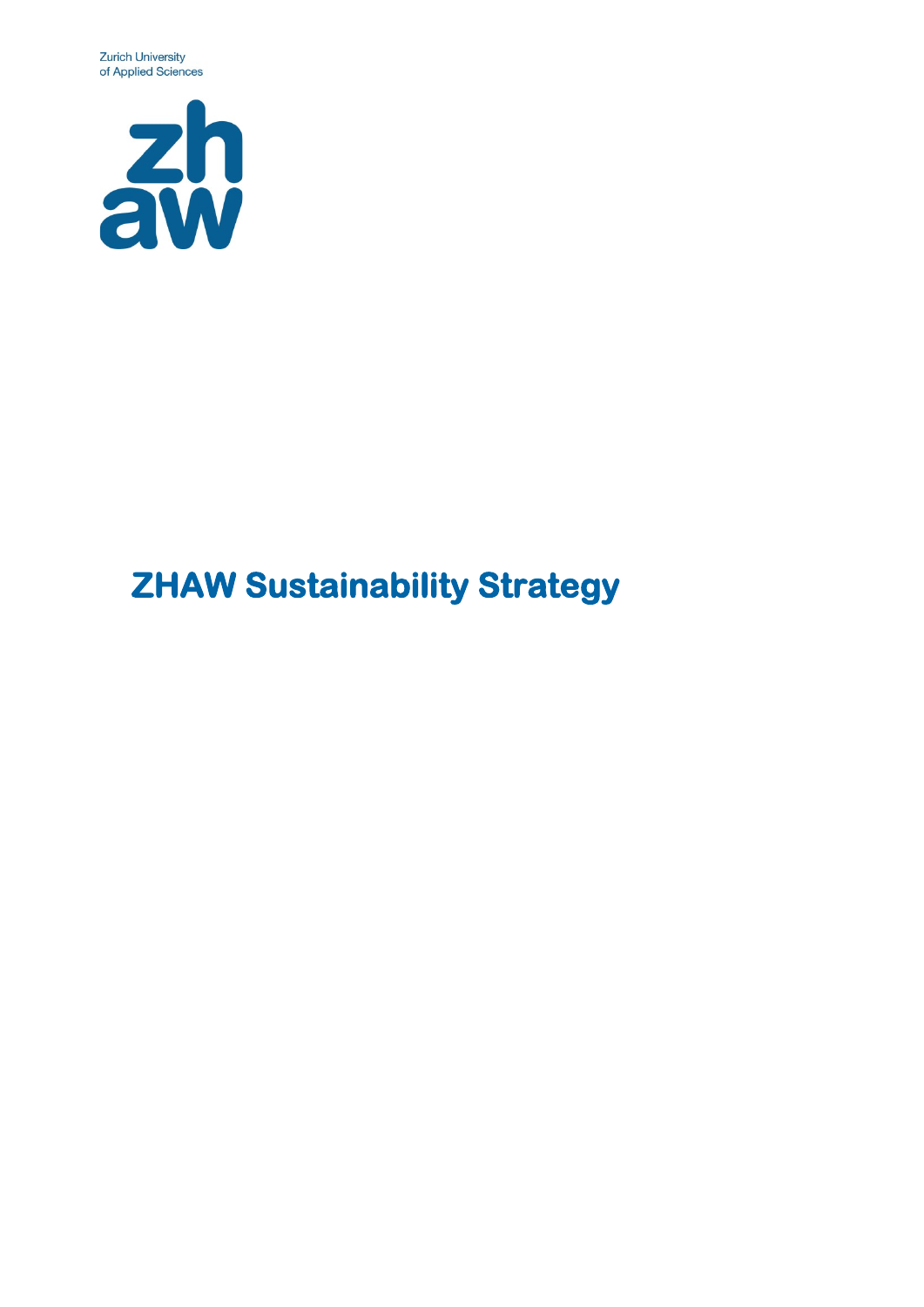# **Introduction**

It is an essential task and the shared responsibility of universities to conduct research on the topic of Sustainable Development and to share the knowledge gained from these activities. It is also crucial that universities guide their students to shape the present and future in such a way that today's society as well as future generations will be able to responsibly and reflectively cope with social, economic and ecological challenges.

ZHAW's proven and recognized expertise in all relevant fields and performance areas enables the university to advocate for the future of society and the preservation of natural resources. It researches and develops forward-thinking solutions, educates students and promotes their awareness of the challenges of Sustainable Development.

The long-term goal of Sustainable Development is to promote inter- and intra-generational social and economic justice while respecting the ecological limits of natural resources. This cross-sectional task requires reflection, negotiation and smart compromise on all levels of decision-making and action. A core principle of Sustainable Development is therefore participation.

In this endeavor, ZHAW is guided by the 2030 Agenda and its seventeen Sustainable Development Goals (SDGs). These goals take into account the social, ecological and economic dimensions of Sustainable Development ( [Explanations\)](#page-8-0). Beyond this common framework, each individual field has its own reference system (such as relative sustainability, the triple bottom line or strong sustainability).

Sustainable Development at ZHAW requires cultural, organizational, infrastructural, curricular and didactic development, as well as skills development and behavioral adjustments on the part of employees and students. With this Sustainability Strategy, ZHAW addresses the issues of education, research, knowledge transfer, services, the campus, operations and governance. The Sustainability Strategy builds on previous achievements, as well as on the university strategy 2015-2025. In the latter, ZHAW defines three strategic goals, each with four strategic directions. The strategic goal of being "transformative" aims at Sustainable Development and the social, ecological and economic sustainability of our society. The Sustainability Strategy was designed with the intention of being long term and participatory in nature. It combines top-down and bottom-up initiatives. The measures to be taken are evidence-based.

With the Sustainability Strategy, ZHAW increases its appeal to responsible students, teachers, researchers and partners and makes a contribution to the Sustainable Development of our society, the environment and the economy. For ZHAW, Sustainable Development is not only a strategy on paper, but rather a way of life that must be lived and breathed, which bears responsibility for its stakeholders.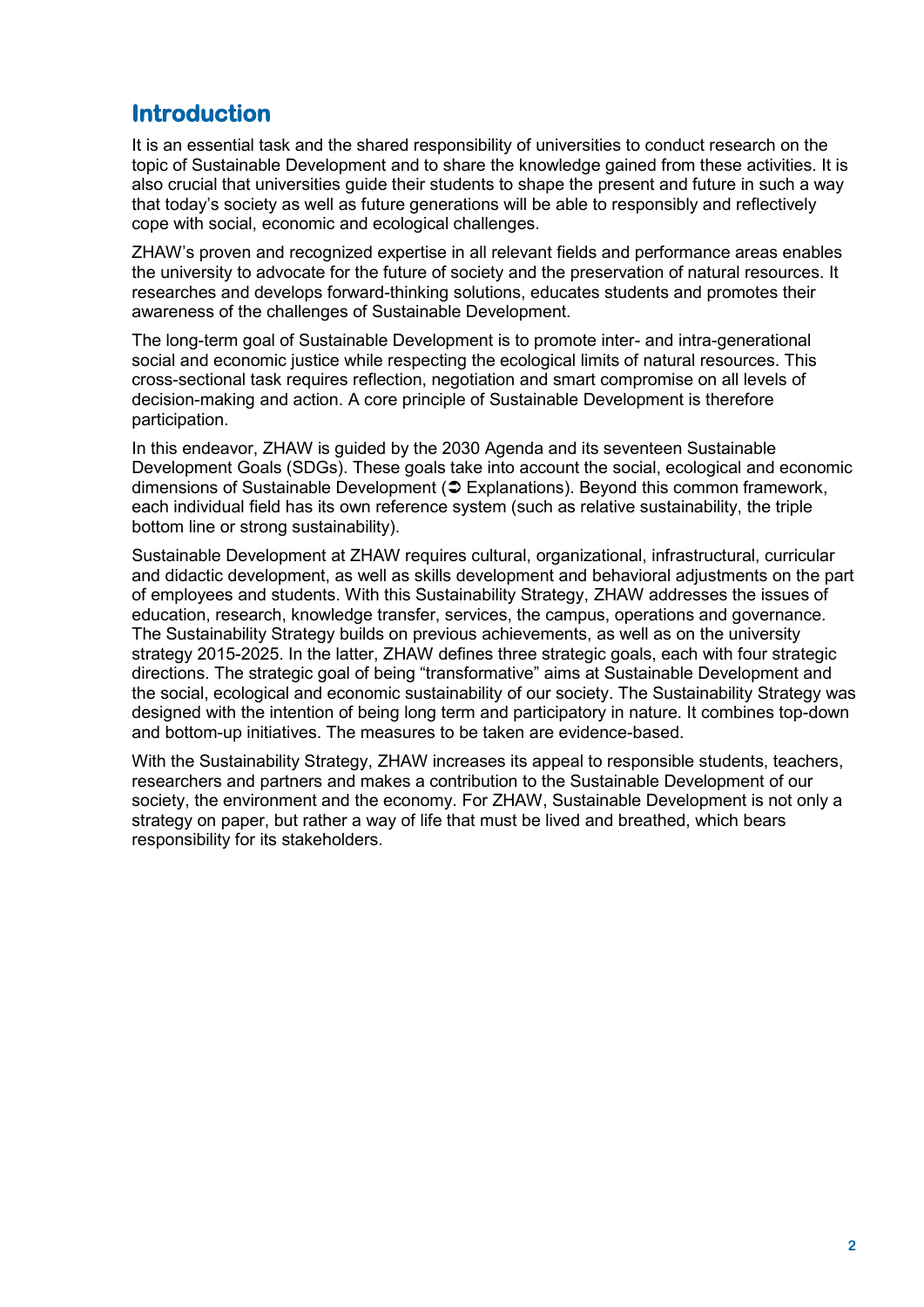# **1. Vision**

#### **ZHAW promotes education for Sustainable Development**

ZHAW educates students who are committed to both Sustainable Development and the preservation of livelihoods. Sustainable Development is firmly rooted in the Bachelor and Master programs. ZHAW uses internal synergies in the development, elaboration and implementation of corresponding teaching and learning content.

#### **At ZHAW, teaching and learning strive to have a sustainable impact**

Teaching at ZHAW is designed in such a way that it enables students to shape the world sustainably now and in the future and to learn to do so in a lasting way. It conveys the methodological and technical basics as well as joy and enthusiasm about making a difference. For this purpose, ZHAW uses relevant findings from cognitive, developmental and educational psychology.

#### **ZHAW carries out extensive sustainability research**

ZHAW promotes sustainability research and leverages synergies with other universities. It conducts research with many partners, preferably with those who also believe Sustainable Development is an essential concern. It is involved in the area of knowledge transfer and makes its skills and knowledge available to administrative, political, commercial and public organizations. Through its research, ZHAW generates scientific, social and technical knowledge for Sustainable Development.

#### **ZHAW pursues connections between its Schools, nationally, and internationally**

The different Schools of ZHAW pool their skills internally and ZHAW is an active member of national and international networks (e.g. "International Sustainable Campus Network", "International Alliance of Research Universities", "Climate KIC", "UN PRME" etc.).

#### **ZHAW sees itself as a real-world laboratory for Sustainable Development**

ZHAW is a real-world laboratory in which sustainable solutions are developed and implemented. Students, employees and, where necessary, representatives from the professional world come together to develop and test scientifically and socially sound solutions which shape the ZHAW campus. This real-world campus-wide laboratory reflects the needs of current real-world issues and is directly connected with the environment of the actors involved, and it provides a transformative educational setting for the students.

#### **ZHAW sets sustainability goals for itself and verifies their achievement**

Sustainable Development is anchored in ZHAW's university strategy. ZHAW works steadily to improve its performance in the field of Sustainable Development. It continuously sets goals for itself and regularly verifies the achievement of these goals – student involvement included. If necessary, improvement measures are taken.

#### **ZHAW's operations are run sustainably**

Involving important stakeholder groups, ZHAW defines the key fields of action for sustainable operations, sets concrete, measurable and timed goals for these fields and makes them publicly available. ZHAW's active cooperation and continuous dialogue with its stakeholders help to incorporate Sustainable Development into the university's operations.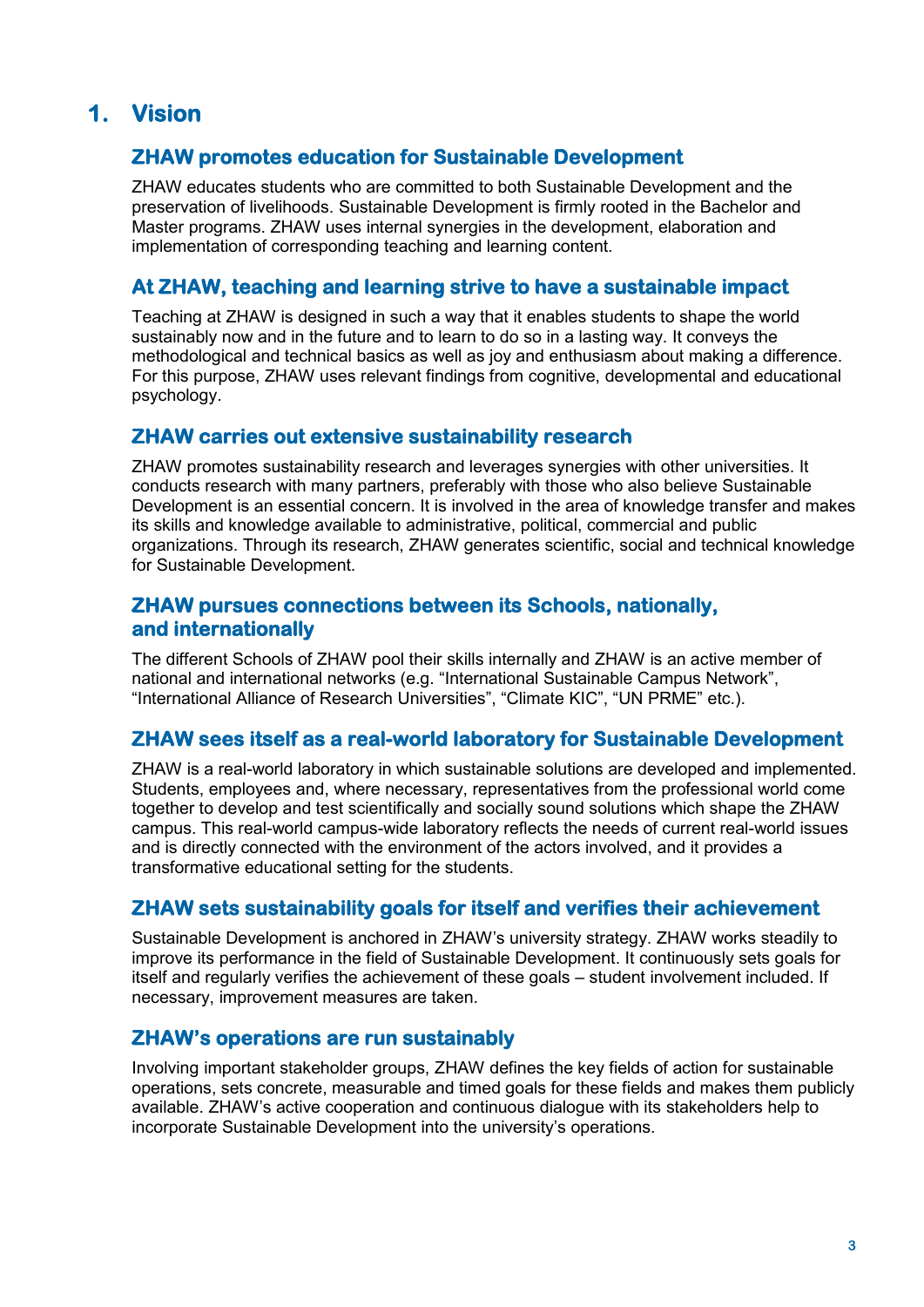#### **The projects for Sustainable Development are made visible internally and externally**

ZHAW's employees make their projects and experiences surrounding Sustainable Development accessible to each other and use shared experiences (including lessons learned from failed projects) as a basis for their own projects and developments, as well as to inspire their own behavior. They are supported by Marketing and Communications, who help them to define the message that they want to communicate.

# **2. Intended effects**

#### **Graduates are educated on Sustainable Development**

ZHAW graduates recognize the interdependent complexity of social and material living conditions and how they are linked in a global context. Issues can be analyzed and evaluated with respect to all dimensions of sustainability and this knowledge can be used when planning and implementing projects.

#### **Employees are aware of Sustainable Development and apply it to their work**

Sustainable Development is an important concern to ZHAW employees. They have knowledge and skills in the field of Sustainable Development, know how to apply it, support each other in doing so and systematically share knowledge. The employees are aware of their responsibility and are able to convey the importance of sustainability in a competent and motivating manner.

#### **ZHAW is a sought-after partner for continuing education in Sustainable Development**

ZHAW is an important partner for the development of continuing education offers in the field of Sustainable Development, because it can quickly design offers that are tailor-made in terms of content, methodology and didactics, and it knows how to market its offers successfully.

#### **ZHAW's sustainability expertise has an external impact**

Through its sustainability research and its range of services, ZHAW makes a contribution to the future of society. Through its research, it adds to the scientific, social and technical knowledge for Sustainable Development and makes its skills available to administrative, political, commercial and public organizations.

#### **ZHAW's operations are run sustainably**

ZHAW has verifiably evolved sustainably in its operations in the defined areas.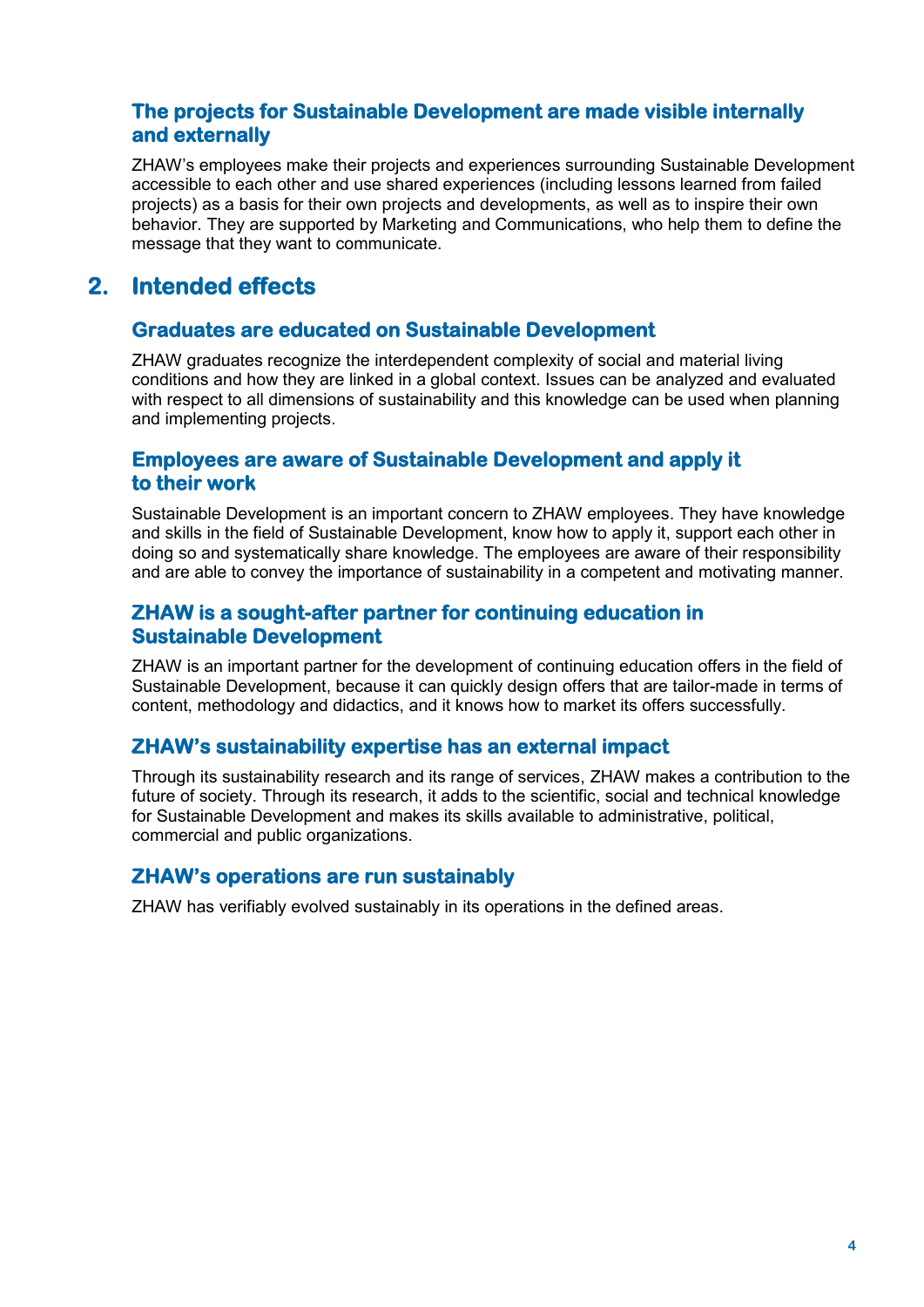# **3. Outcomes**

#### **3.1 Governance**

#### **Anchored in the Executive Board as well as the Schools**

The president appoints a member of the Executive Board as a Head of Sustainable Development. He or she leads the implementation of the Sustainability Strategy and utilizes the expertise and skills available in the Schools in the form of an expert committee. Together with the committee, the appointee observes and anticipates national and international developments and facilitates the exchange of information internally and externally. He or she advocates a context-related and innovation-driven approach to Sustainable Development at ZHAW.

#### **Sustainability Cockpit**

ZHAW is developing a sustainability cockpit as a basis for reviewing, discussing and improving the achievement of its goals. It is part of the university's existing information system and allows for systematic control of achievements in the field of Sustainable Development. Moreover, it provides a link to internationally relevant key figure systems.

#### **Communication concept and sustainability communication**

ZHAW continuously adapts its communication concept. The activities in teaching, research and transfer in the field of Sustainable Development are presented in appealing ways via centralized communication channels.

#### **Sustainability Report**

ZHAW regularly communicates its performance and achievement of goals in the area of Sustainable Development in the form of a sustainability report.

#### **Indexing**

ZHAW indexes its directories and databases for teaching and research (e.g. module directories, the Digital Collection, the project database, competence databases) by using keywords (metatags) in order to make Sustainable Development easier to find and see.

#### **3.2 Education**

#### **General competences**

Course content and graduate skills at ZHAW are continuously adapted to the needs of Sustainable Development. A generic competence profile ( $\supset \text{Explanations}$ ) serves each School as a basis for the more subject-specific development of their own courses.

#### **Sustainable School ZHAW**

ZHAW plans to offer students the opportunity to engage with sustainability-related topics both in theory and practice as part of an interdisciplinary Sustainable School (or as part of another elective module). The Sustainable School (or another elective module) enables students to use science to shape a sustainable future.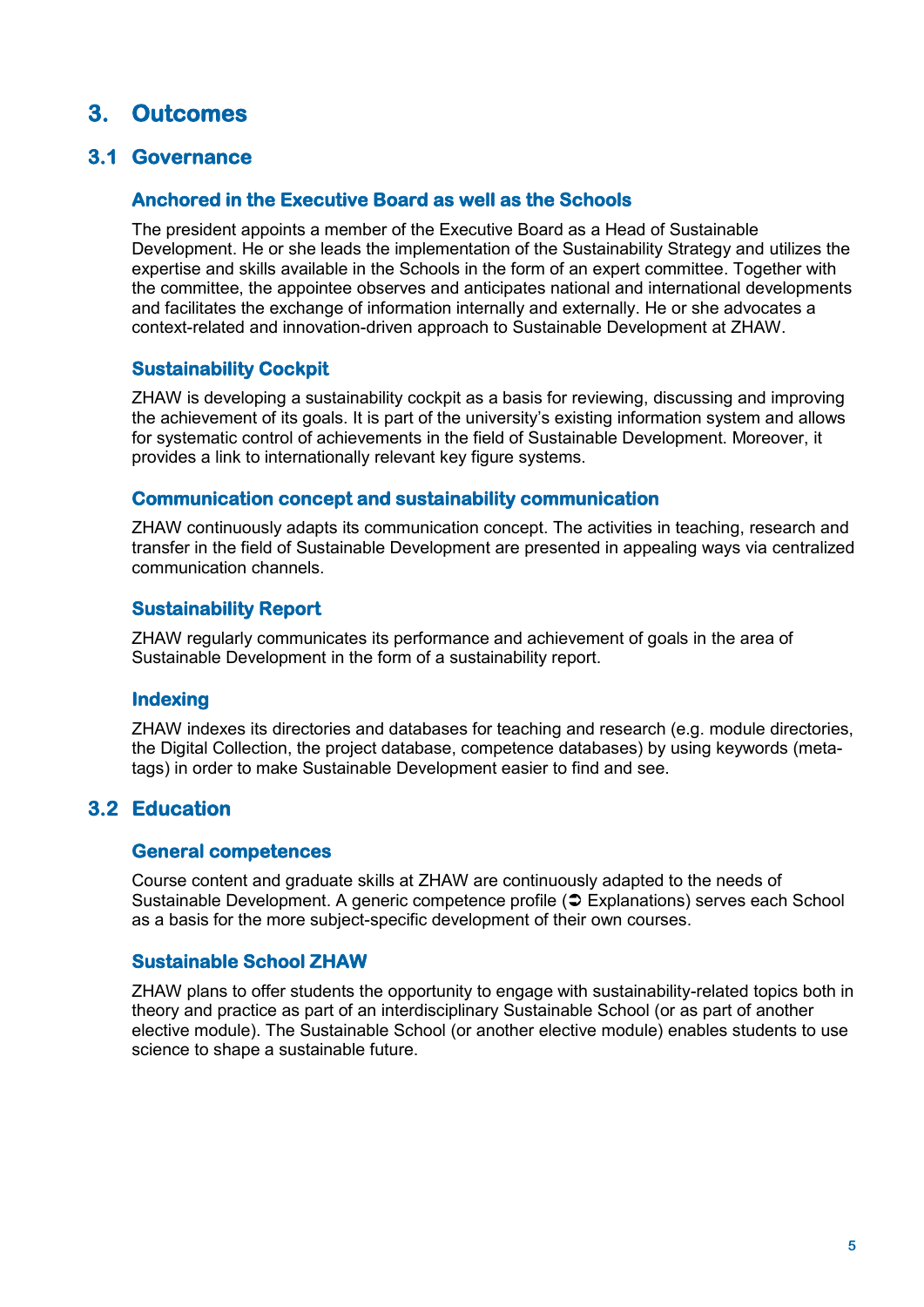#### **ZHAW Sustainable Impact Program**

ZHAW has a program to support excellent initiatives for Sustainable Development from students and lecturers. It promotes practice-oriented, innovative projects to support Sustainable Development with an impact at ZHAW or in the region.

#### **ZHAW real-world laboratory**

The Schools use existing problems and challenges at the university to allow the students to carry out real experiments with the participation of all relevant parties. Real-world laboratories take real-world problems at ZHAW as their starting point, thereby making a contribution to Sustainable Development at the university as well as to the generation of new knowledge in terms of context-specific systems, objectives and transformations. The focus is on learning in an experimental environment.

#### **Consolidated continuing education portfolio in Sustainable Development**

ZHAW has an attractive and consolidated portfolio of advanced training in the field of Sustainable Development, which is coordinated across Schools and made centrally accessible.

#### **3.3 Research and Innovation**

#### **Competence Center for Applied Sustainability**

ZHAW will create a university-wide competence center for applied Sustainable Development and promotes practice-oriented research, knowledge and technology transfer. Wherever possible, it cooperates with universities and offers a doctoral program on the topic of Sustainable Development in order to attract young academics, research and innovation in this field in the long-term.

#### **ZHAW Market Place for Applied Sustainability**

ZHAW will develop a platform to provide its expertise in Sustainable Development to the professional world. Professionals, in turn, can use the platform to send inquiries to employees in this field. In this way, the platform promotes institutionalized exchange as well as an immediate application of results.

#### **Framework for research in social responsibility**

ZHAW will support critical reflection on the research process applied by its researchers in a new series of workshops and lunch meetings. They focus on the question of how ethical and socially relevant aspects can be taken into account when planning, implementing and disseminating research results (e.g. how research is carried out, with whom and for whom).

#### **3.4 University operations**

#### **Green Impact Book ZHAW**

ZHAW has developed a Green Impact Book for sustainable university operations  $\circ$  [Explanations\)](#page-8-0). It sets sustainability goals for the organization and lists basic measures to achieve these goals.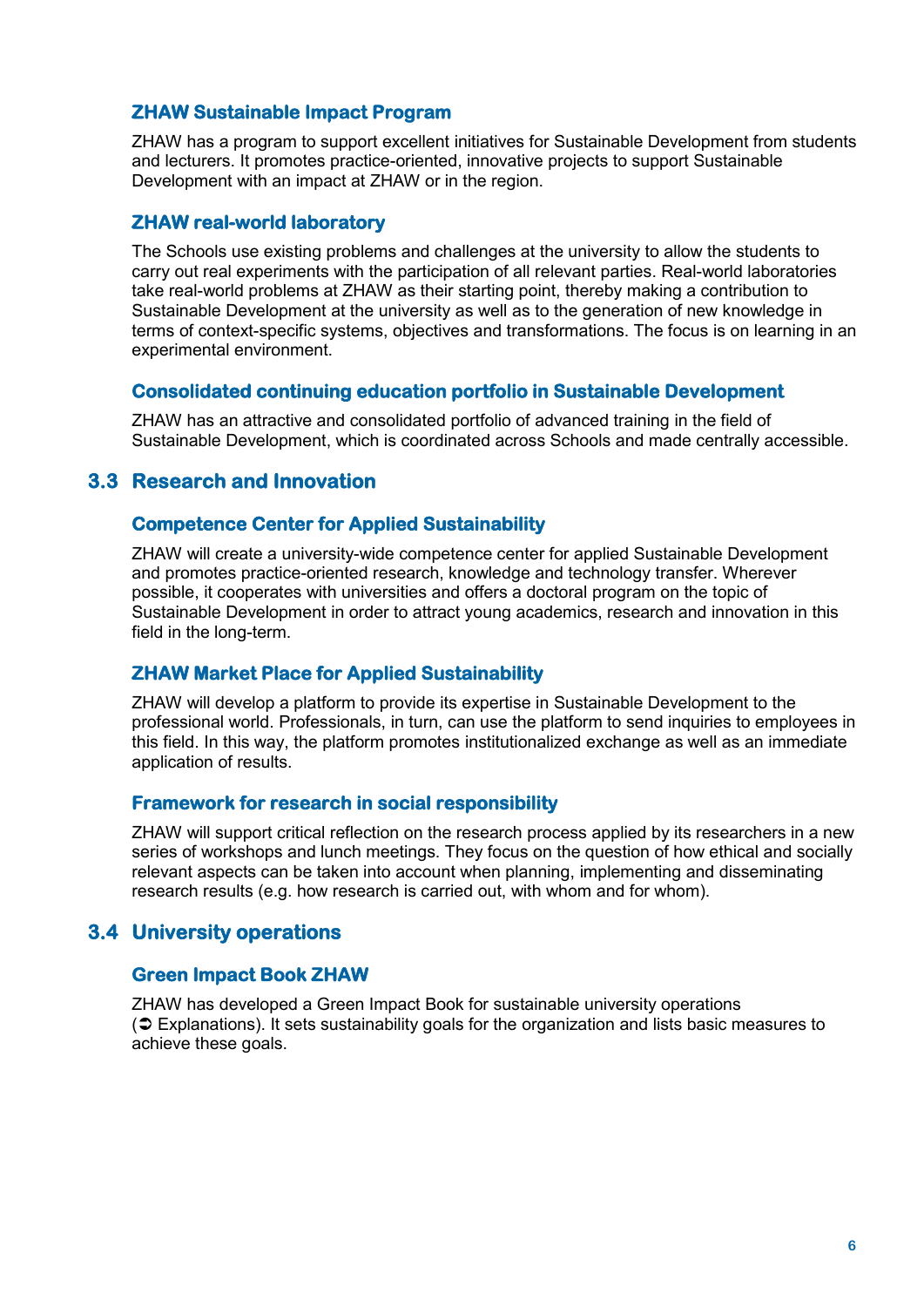# **4. Summary**

| 1 Vision                                                                                                                                                                                                                                                                                                                                                                                                                                                                                                                                                            | 2 Intended Effects                                                                                                                                                                                                                                                                                                            |  |
|---------------------------------------------------------------------------------------------------------------------------------------------------------------------------------------------------------------------------------------------------------------------------------------------------------------------------------------------------------------------------------------------------------------------------------------------------------------------------------------------------------------------------------------------------------------------|-------------------------------------------------------------------------------------------------------------------------------------------------------------------------------------------------------------------------------------------------------------------------------------------------------------------------------|--|
| ZHAW promotes education for Sustainable Development<br>At ZHAW, teaching and learning strive to have a sustainable impact<br>ZHAW carries out extensive sustainability research<br>ZHAW pursues connections between its Schools, nationally, and<br>internationally<br>ZHAW sees itself as a real-world laboratory for Sustainable<br>Development<br>ZHAW sets sustainability goals for itself and verifies their<br>achievement<br>ZHAW's operations are run sustainably<br>The projects for Sustainable Development are made visible<br>internally and externally | Graduates are educated on Sustainable Development<br>Employees are aware of Sustainable Development and apply it to<br>their work<br>ZHAW is a sought-after partner for continuing education in<br>Sustainable Development<br>ZHAW's sustainability expertise has an external impact<br>ZHAW's operations are run sustainably |  |

|                                                                                                                                                                                      |                                                                                                                                                                                                                       | 3 Outcomes                                                                                                                                                        |                           |
|--------------------------------------------------------------------------------------------------------------------------------------------------------------------------------------|-----------------------------------------------------------------------------------------------------------------------------------------------------------------------------------------------------------------------|-------------------------------------------------------------------------------------------------------------------------------------------------------------------|---------------------------|
| <b>3.1 Governance</b>                                                                                                                                                                | <b>3.2 Education</b>                                                                                                                                                                                                  | 3.3 Research & Innovation                                                                                                                                         | 3.4 University Operations |
| Anchored in Executive Board<br>and Schools<br><b>Sustainability Cockpit</b><br>Communication concept and<br>sustainability communication<br><b>Sustainability Report</b><br>Indexing | General competences<br>Sustainable School /<br><b>Sustainable Credits</b><br>Sustainable Impact Program<br>ZHAW real-world laboratory<br>Consolidated continuing<br>education portfolio in<br>Sustainable Development | <b>Competence Center for</b><br><b>Applied Sustainability</b><br>Market Place for Applied<br>Sustainability<br>Framework for research in<br>social responsibility | <b>Green Impact Book</b>  |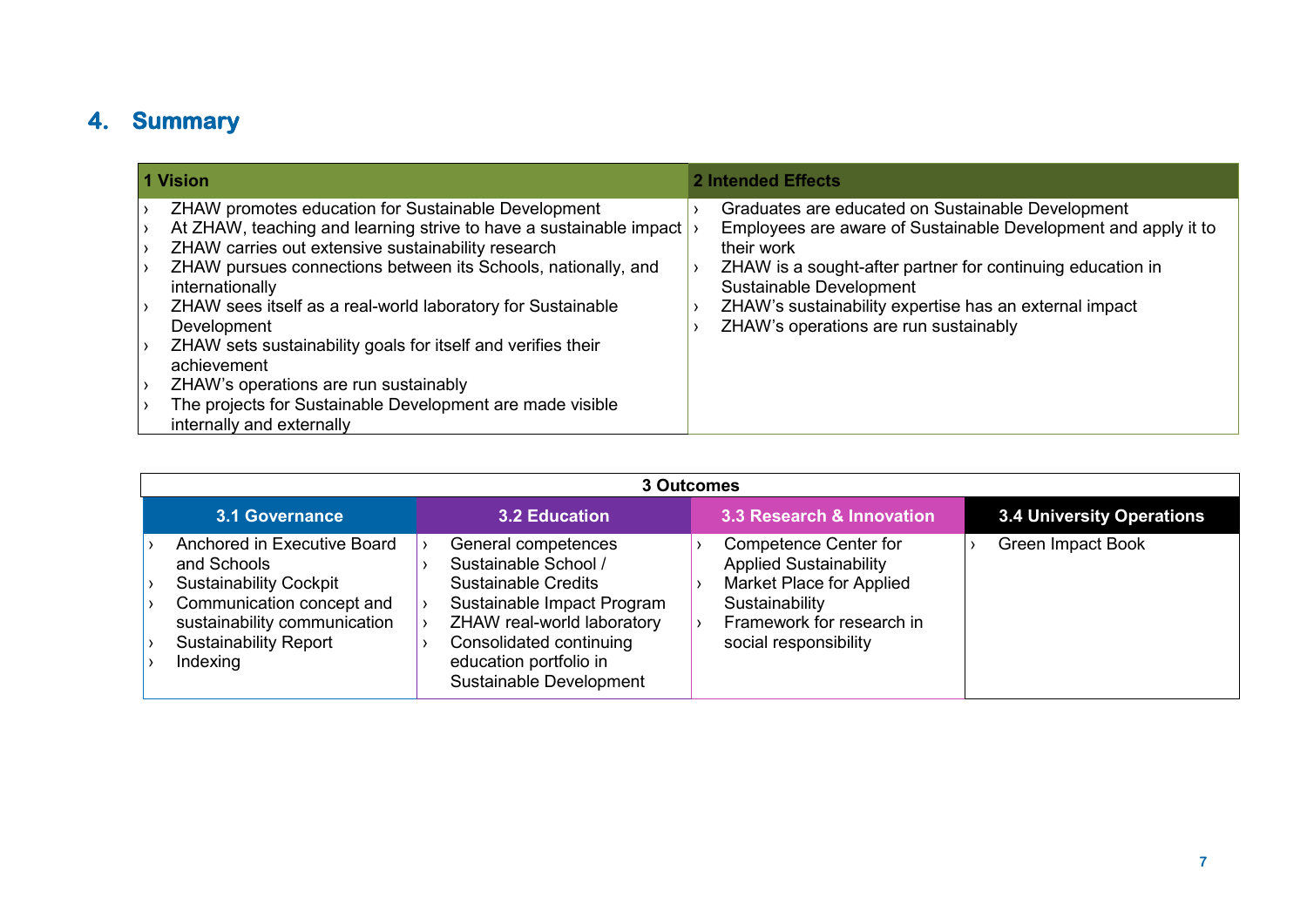# **5. Rough Masterplan 2019 to 2025**

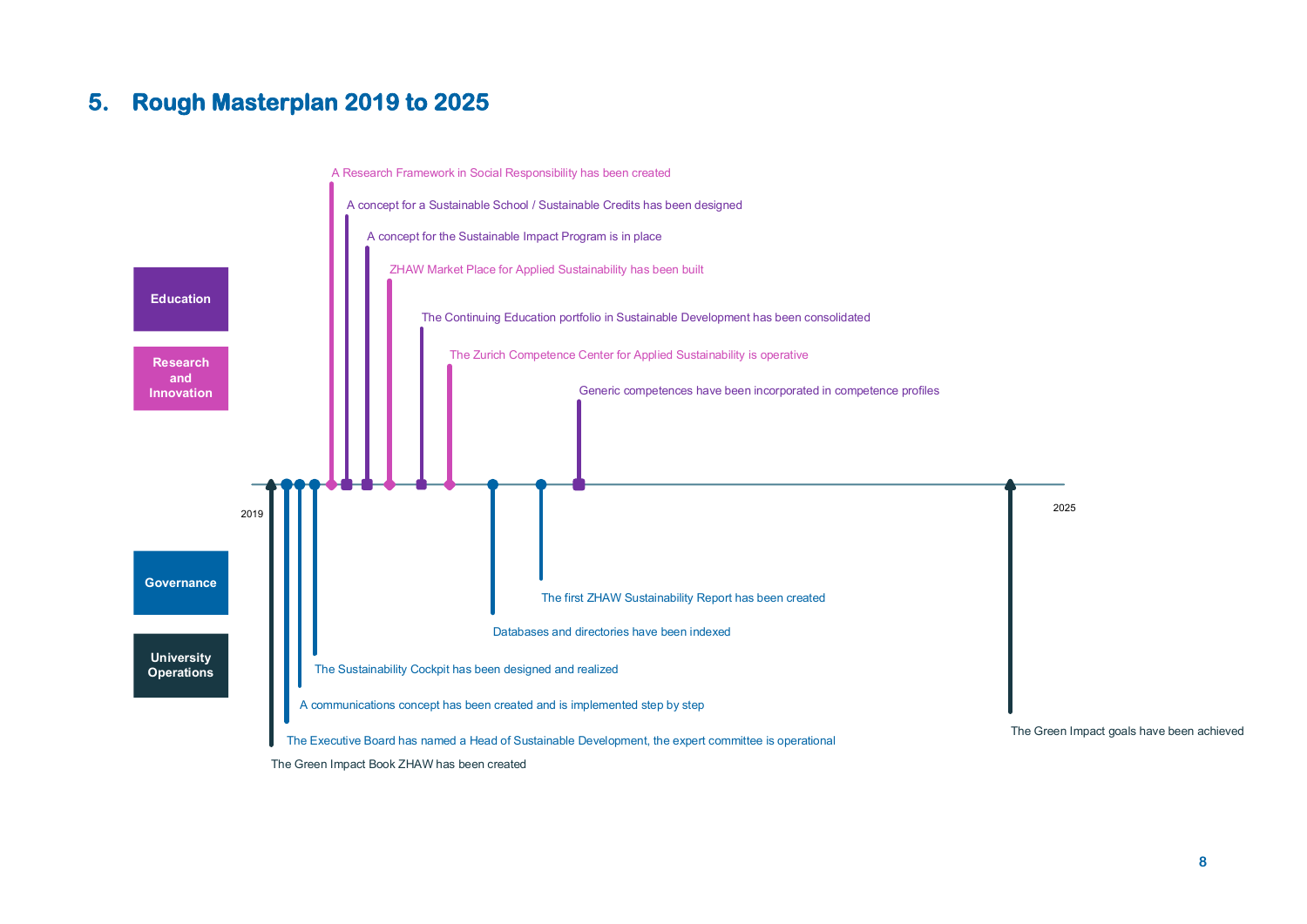# <span id="page-8-0"></span>**Explanations**

#### **Seventeen Sustainable Development Goals (SDGs)**

The seventeen Sustainable Development Goals (SDGs) are to be achieved globally and by all UN member states by the year 2030. This means that all states are equally called upon to jointly solve the world's most pressing challenges. Switzerland, too, is called upon to implement the goals on a national scale. Incentives are to be created so that non-state actors will increasingly make active contributions to Sustainable Development. These seventeen goals are: 1) To end poverty in all its forms everywhere; 2) To end hunger, achieve food security and improved nutrition, and promote sustainable agriculture; 3) To ensure healthy lives and promote wellbeing for all at all ages; 4) To ensure inclusive and equitable quality education and promote lifelong learning opportunities for all; 5) To achieve gender equality and empower all women and girls; 6) To ensure availability and sustainable management of water and sanitation for all; 7) To ensure access to affordable, reliable, sustainable and modern energy for all; 8) To promote sustained, inclusive and sustainable economic growth, full and productive employment and decent work for all; 9) To build resilient infrastructure, promote inclusive and sustainable industrialization and foster innovation; 10) To reduce inequality within and among countries; 11) To make cities and human settlements inclusive, safe, resilient and sustainable; 12) To ensure sustainable consumption and production patterns; 13) To take urgent action to combat climate change and its impacts; 14) To conserve and sustainably use the oceans, seas and marine resources for Sustainable Development; 15) To protect, restore and promote sustainable use of terrestrial ecosystems, sustainably manage forests, combat desertification, and halt and reverse land degradation and halt biodiversity loss; 16) To promote peaceful and inclusive societies for Sustainable Development, provide access to justice for all and build efficient, accountable and inclusive institutions at all levels; 17) To strengthen the means of implementation and revitalize the Global Partnership for Sustainable Development.

 $\Rightarrow$  Back to the text

#### **Competence profile for Sustainable Development**

As a guide for teachers, UNESCO has compiled the following core competences that currently reflect the international discourse and explicitly list the competencies that a) are particularly important for Sustainable Development, and b) have not yet been the focus of institutionalized education:

**Systemic thinking**: the ability to recognize and understand relationships, analyze complex systems, perceive the ways in which systems are embedded in different domains and scales, and be able to deal with uncertainty

**Foresight**: the ability to understand and evaluate multiple futures – possible, probable, and desirable – and to create your own visions for the future; to apply the precautionary principle; evaluate the consequences of actions and be able to deal with risks and changes.

**Normative competence**: the ability to understand and reflect on the norms and values on which one's actions are based; to be able to negotiate sustainability-related values, principles and goals in the context of conflicts of interest and necessary compromises, uncertain knowledge and contradictions.

**Strategic competence**: the ability to jointly develop and implement innovative actions that advance sustainability at local and larger scales.

**Collaborative competence**: the ability to learn from others; to understand and reflect on the needs, perspectives and actions of others (empathy); to understand others, relate to and be receptive to others (empathic guidance); to deal with conflicts in groups and make collaborative, participative problem solving possible.

**Critical thinking**: the ability to question norms, practices and opinions; to reflect on one's own values, perceptions and actions; to be able to take a position in the sustainability discourse.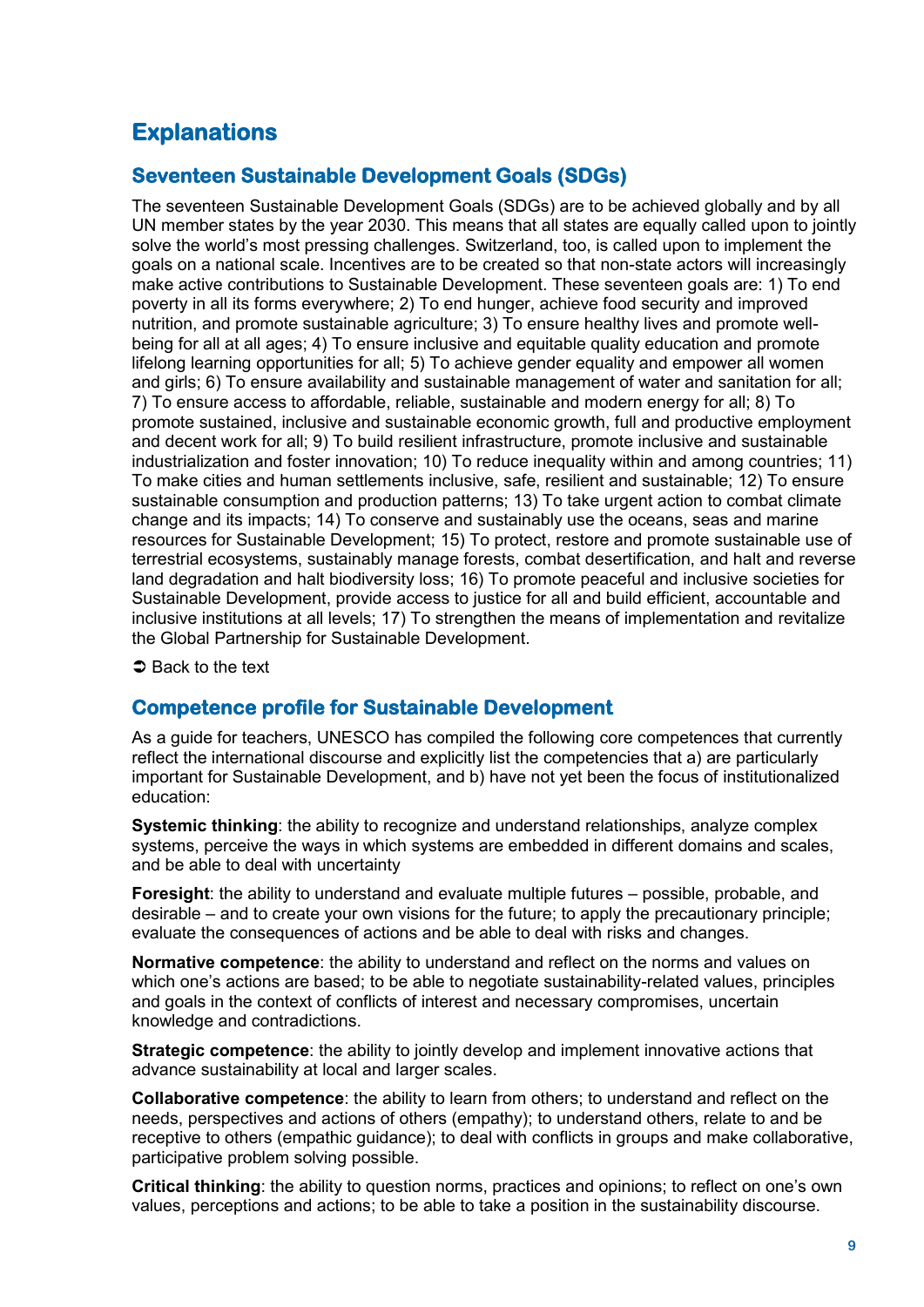**Self-awareness skills**: the ability to reflect on one's role in local communities and global society; to continuously assess one's own actions and motivate oneself; to be able to deal with one's own feelings and wishes.

**Integrated problem-solving skills**: the overarching ability to apply different problem-solving approaches to complex sustainability problems and to develop viable, inclusive and equitable solutions that promote Sustainable Development. All above-mentioned competences should be integrated.

The Hoch<sup>N</sup> project proposes the following competences from other contexts:

**Diversity, intercultural and equity competence**: the ability to accept differences in people and cultures and to approach them with openness; to understand one's own socio-cultural situation; to recognize socio-ecological injustice and prevent unequal treatment (including ecological disadvantage) of people because of their group membership or to take action against it.

**Democratic competence**: the ability to understand democracy as a value and concept; to use opportunities for democratic participation and to specifically participate in processes of social transformation; to understand and help shape institutions, interest groups and political processes in Sustainable Development.

**Global competence**: the ability to understand the Earth as an overall system with cross-border ecological and social interactions; to understand the historically and politically grown inequalities with regard to unSustainable Development and their effects; and to include both in your own thinking and actions.

**Affinity for all life**: the ability to identify with other forms of life (and people), to appreciate biodiversity and evolutionary processes in life; to perceive one's own species as one of many and dependent on others; and to meet the diversity and complexity of life on Earth with humility and wonder.

 $\supset$  Back to the text

#### **Teaching and learning with lasting effects**

Sustainable learning means learning using concrete examples and based on authentic problems, learning in multiple contexts, learning from multiple perspectives, learning in social contexts and learning with instructional support. These principles are implemented, for example, in problem-based learning (PBL), project-based learning (PjBL), case-based learning (FBL) and research-based learning (FL) environments. Support is provided by the [Education for](https://www.hochn.uni-hamburg.de/-downloads/handlungsfelder/lehre/hoch-n-leitfaden-bne-in-der-hochschullehre.pdf)  [Sustainable Development \(ESD\) in University Teaching](https://www.hochn.uni-hamburg.de/-downloads/handlungsfelder/lehre/hoch-n-leitfaden-bne-in-der-hochschullehre.pdf) guide.

**■** Back to the text

#### **Green Impact Book**

The Green Impact Book focuses on ecological sustainability in the operations of ZHAW. Measures in the area of social sustainability (equal opportunities, diversity, promotion of health, personnel development, etc.) are developed, implemented and managed through other instruments and other units (HR, Diversity unit).

 $\Rightarrow$  Back to the text